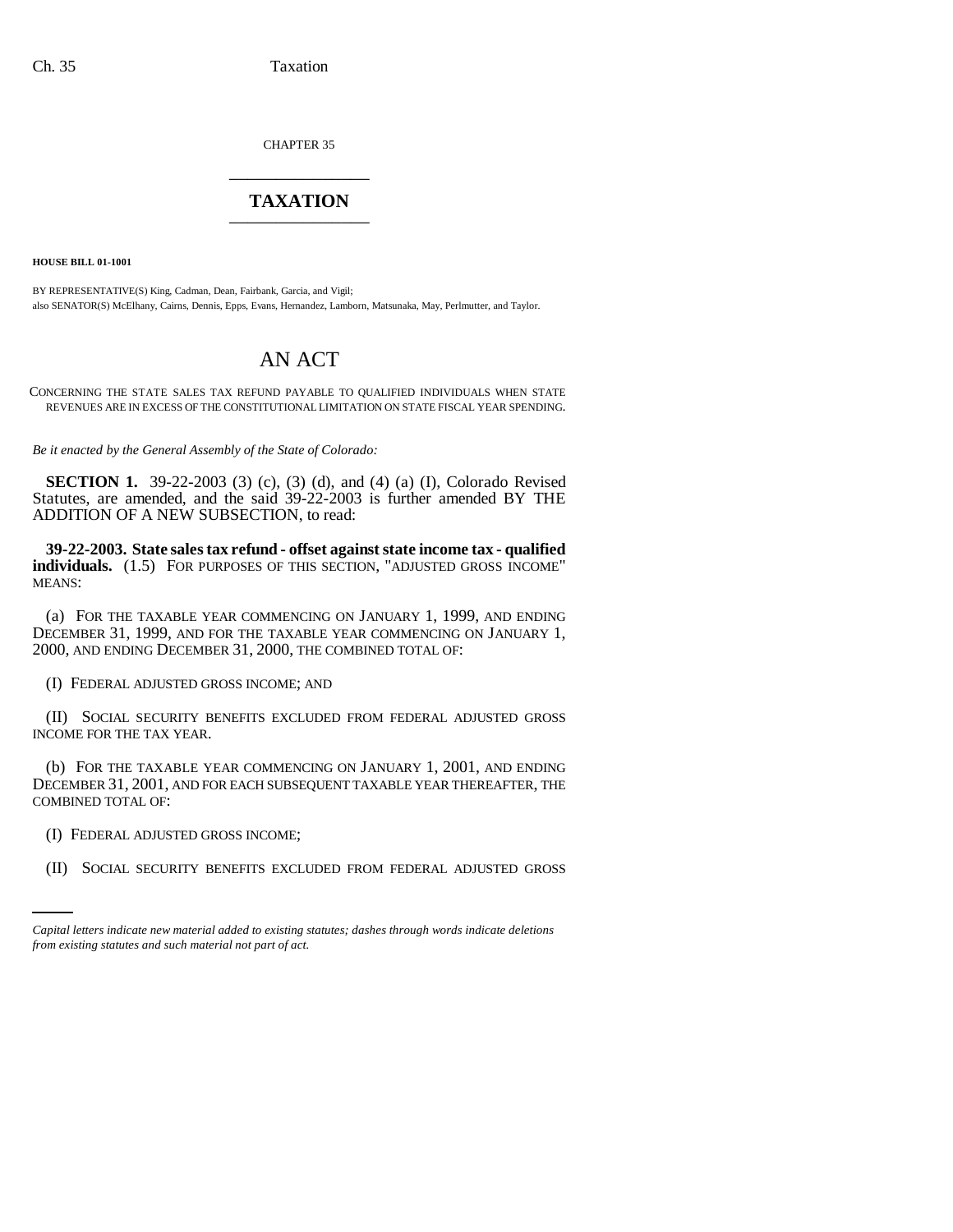INCOME FOR THE TAX YEAR;

(III) LUMP-SUM DISTRIBUTIONS FROM PENSION AND PROFIT SHARING PLANS EXCLUDED FROM FEDERAL ADJUSTED GROSS INCOME THAT ARE ADDED TO FEDERAL TAXABLE INCOME PURSUANT TO SECTION 39-22-104 (3) (c); AND

(IV) THE AMOUNT OF INTEREST INCOME FROM STATE AND LOCAL BONDS ADDED TO FEDERAL TAXABLE INCOME PURSUANT TO SECTION 39-22-104 (3) (b).

(3) The amount of the refund allowed under this section shall be as follows:

(c) For a qualified individual filing a single return, if the amount of the identical individual sales tax refund calculated pursuant to section 39-22-2002 (2) or (5) (a) exceeds fifteen dollars:

(I) If the qualified individual's combined total of federal adjusted gross income and social security benefits excluded from federal adjusted gross income for the tax year is less than or equal to twenty-five thousand dollars, the refund shall be in an amount equal to the amount of excess state revenues required to be refunded pursuant to subsection (1) of this section, multiplied by twenty-five percent, divided by the estimated number of said qualified individuals expected to claim the credit for that taxable year;

(II) If the qualified individual's combined total of federal adjusted gross income and social security benefits excluded from federal adjusted gross income for the tax year is greater than twenty-five thousand dollars but not more than fifty thousand dollars, the refund shall be in an amount equal to the amount of excess state revenues required to be refunded pursuant to subsection (1) of this section, multiplied by twenty-three percent, divided by the estimated number of said qualified individuals expected to claim the credit for that taxable year;

(III) If the qualified individual's combined total of federal adjusted gross income and social security benefits excluded from federal adjusted gross income for the tax year is greater than fifty thousand dollars but not more than seventy-five thousand dollars, the refund shall be in an amount equal to the amount of excess state revenues required to be refunded pursuant to subsection (1) of this section, multiplied by nineteen percent, divided by the estimated number of said qualified individuals expected to claim the credit for that taxable year;

(IV) If the qualified individual's combined total of federal adjusted gross income and social security benefits excluded from federal adjusted gross income for the tax year is greater than seventy-five thousand dollars but not more than one hundred thousand dollars, the refund shall be in an amount equal to the amount of excess state revenues required to be refunded pursuant to subsection (1) of this section, multiplied by twelve percent, divided by the estimated number of said qualified individuals expected to claim the credit for that taxable year;

(V) If the qualified individual's combined total of federal adjusted gross income and social security benefits excluded from federal adjusted gross income for the tax year is greater than one hundred thousand dollars but not more than one hundred twenty-five thousand dollars, the refund shall be in an amount equal to the amount of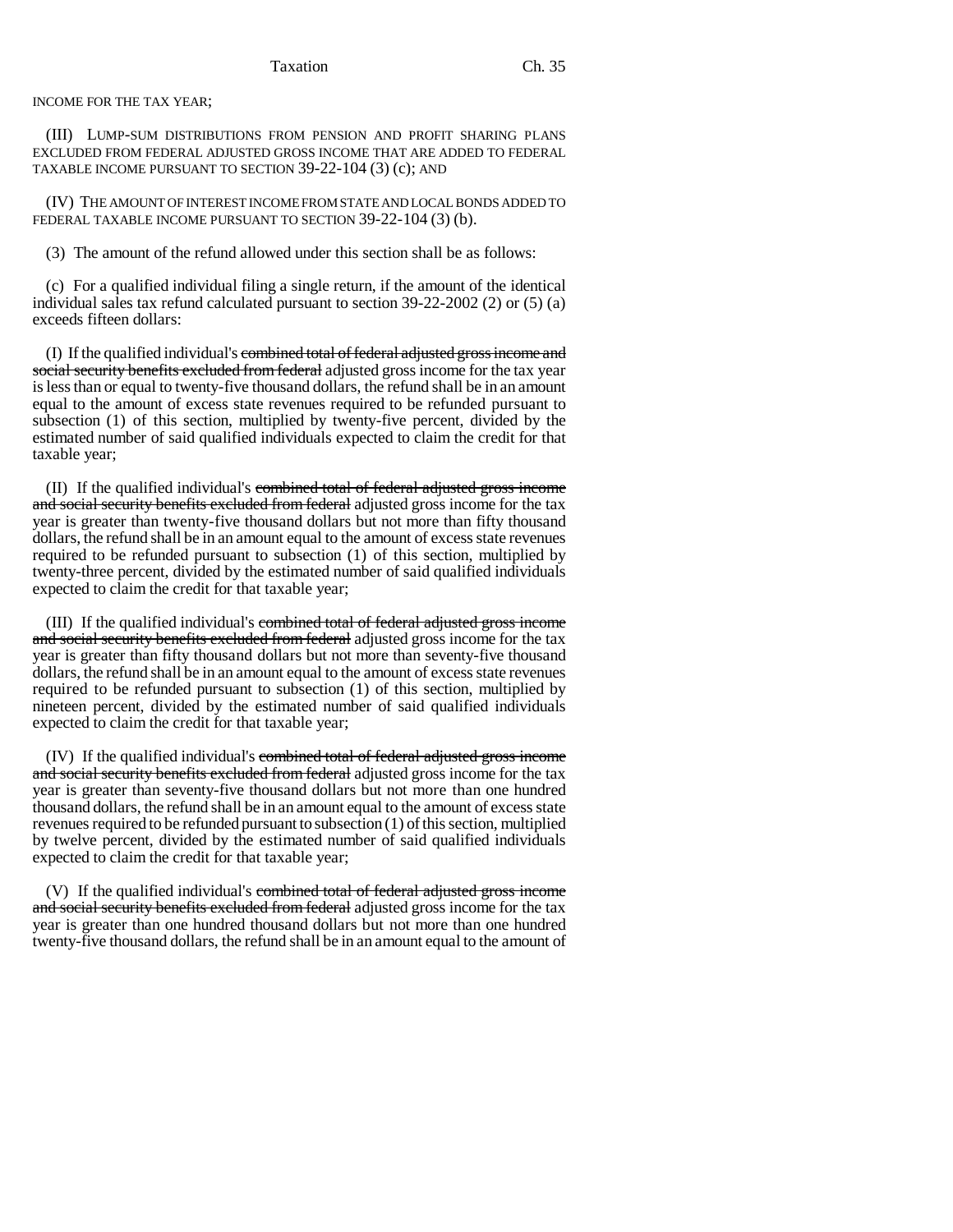## Ch. 35 Taxation

excess state revenues required to be refunded pursuant to subsection (1) of this section, multiplied by six percent, divided by the estimated number of said qualified individuals expected to claim the credit for that taxable year;

(VI) If the qualified individual's combined total of federal adjusted gross income and social security benefits excluded from federal adjusted gross income for the tax year is greater than one hundred twenty-five thousand dollars, the refund shall be in an amount equal to the amount of excess state revenues required to be refunded pursuant to subsection (1) of this section, multiplied by fifteen percent, divided by the estimated number of said qualified individuals expected to claim the credit for that taxable year;

(d) For two qualified individuals filing a joint return, if the amount of the identical individual sales tax refund calculated pursuant to section 39-22-2002 (2) or (5) (a) exceeds fifteen dollars, the amount of the refund shall be based upon the aggregate federal adjusted gross income and social security benefits excluded from federal adjusted gross income of the qualified individuals and shall be an amount equal to double the amount of the refund allowed under paragraph (c) of this subsection (3) for such aggregate income amount.

(4) (a) The amount of the refund allowed under subsection (2) of this section for the taxable year commencing January 1, 2000, and ending December 31, 2000, and for each subsequent taxable year, shall be the same as provided in subsection (3) of this section; except that, for each such taxable year, the executive director shall adjust:

(I) The total amount of adjusted gross income, and social security benefits excluded from federal adjusted gross income, to the nearest thousand dollars, for each income classification such that the percentage of all qualified individuals who are expected to claim a refund under each income classification for such taxable year remains the same as the percentage of all qualified individuals who claimed a refund under such income classification for the 1999 tax year; and

**SECTION 2.** 39-22-2003 (1) (a) (I), (1) (a) (III), (5) (a) (II), and (5) (b), Colorado Revised Statutes, are amended to read:

**39-22-2003. State sales tax refund - offset against state income tax - qualified individuals.** (1) (a) For purposes of this section, "qualified individual" means:

(I) A natural person who is domiciled in this state for the entire taxable year commencing January 1 and ending December 31 of such taxable year and who  $\frac{1}{15}$ required to file a Colorado individual income tax return for that tax year pursuant to section 39-22-601 (1) (a) HAS STATE INCOME TAX LIABILITY UNDER SECTION 39-22-104 FOR THE TAXABLE YEAR or who files a Colorado individual income tax return to claim a refund of Colorado income tax withheld from wages for that tax year;

(III) A natural person who died during the taxable year commencing January 1 and ending December 31, who was domiciled in this state from January  $\overline{1}$  of the taxable year until the date of death, and whose estate or spouse is required to file a Colorado individual income tax return for that tax year pursuant to section  $39-22-601$  (1) (a)